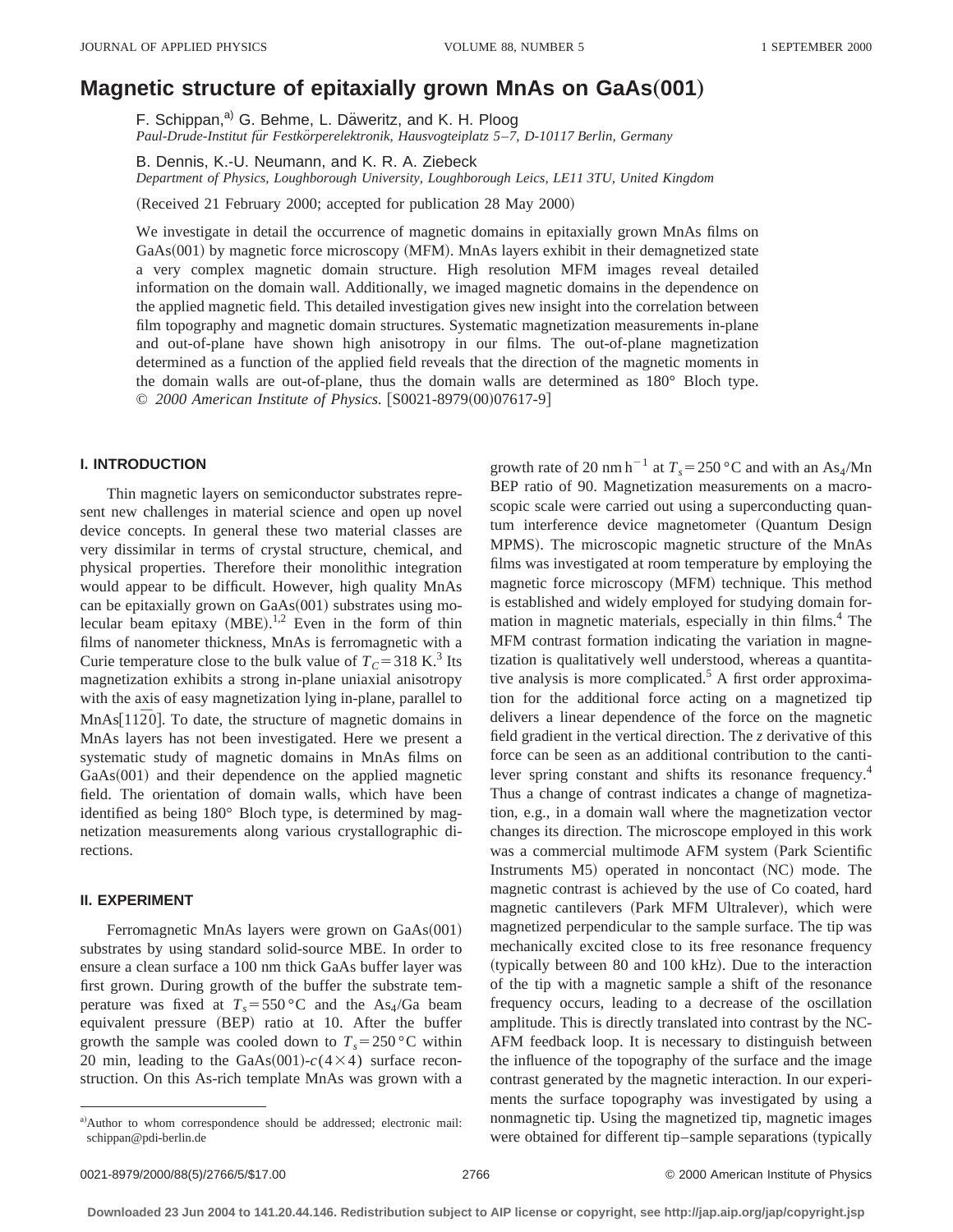

FIG. 1. Topography imaged by AFM of a 100 nm thick MnAs film grown on  $GaAs(001)$ . Regular arranged furrows, indicated by dark lines, are visible along MnAs[0001].

20–50 nm). The observed modulation depth for the magnetic signal is approximately one order of magnitude higher than that for the topography study and amounts to 80 nm. This is taken to indicate a strong magnetic signal originating from the sample. By comparing the different interaction lengths the separation between topography and magnetic contrast becomes clear. Van der Waals forces, leading to topography contrast, have to be taken into account below a length of 10 nm, whereas the magnetic interaction length is one order of magnitude higher. $4$  This ensures that at larger tip–sample distances only the magnetic signal is detected. In order to achieve a higher stability of the feedback loop a small bias voltage was applied between tip and sample (typically  $-1$  to 5 V). This biasing keeps the net force on the cantilever always positive so that the feedback loop can keep it constant.

## **III. RESULTS AND DISCUSSION**

### **A. Structural properties**

The epitaxial orientation of MnAs with respect to the substrate has been determined by reflection high-energy electron diffraction during growth and by postgrowth transmission electron microscopy studies. These investigations showed the orientation to be MnAs( $\overline{1}100$ ) || GaAs(001) and MnAs $[0001]$  || GaAs $[1\overline{1}0]$  (type A orientation<sup>6–8</sup>). The surface topography of a 100 nm thick MnAs film imaged by AFM is shown in Fig. 1. Broad regular arranged furrows are visible along the MnAs $[0001]$  direction. The furrows are characterized by a depth of 4–7 nm and by a width of 100– 200 nm, respectively. The large difference between depth and width of these flat furrows ensures a small roughness. The determined root-mean-square roughness of this 10  $\mu$ m  $\times$ 10  $\mu$ m scan amounts to 1.04 nm, a reasonable value for epitaxial growth.

#### **B. Magnetization measurements**

The measurements reported here were all performed at room temperature. All signals were corrected for the diamagnetic contribution of the GaAs substrate. The magnetization



FIG. 2. Magnetization *M* measured as a function of the applied magnetic field ( $\mu_0$ *H*) along MnAs<sup>[112 $\overline{2}0$ ] of a 100 nm thick MnAs film.</sup>

of several substrates was determined in separate experiments. The diamagnetism of GaAs is five orders of magnitude weaker compared to the ferromagnetism of MnAs. However, the volume ratio between film and substrate ( $\sim 10^{-4}$ ) compensates for the strong ferromagnetic signal of the film at high fields. Several measurements were conducted in which the magnetic field was applied along different crystallographic axes of the films. Thus the direction dependence of magnetic moments was obtained leading to the following results.

First, a nearly perfect square hysteresis loop is observed by applying the magnetic field in-plane along MnAs $[11\overline{2}0]$ the easy axis of magnetization, as shown in Fig. 2. The saturation magnetic moment at 60 mT has been determined as 2.58  $\mu_B$ /Mn atom. This value compares favorably with the magnetization reported for bulk MnAs at room temperature namely 2.44  $\mu_B$ /Mn atom.<sup>3</sup> The small difference between the two values is probably attributed to the improved crystal quality of our single-crystalline epitaxial films compared to the polycrystalline bulk material.

Second, applying the field in-plane but parallel to the hard axis of magnetization along  $MnAs[0001]$  leads to completely different magnetic behavior. An approximately 100 times stronger field of 2 T is required to align all moments along the external magnetic field direction. This demonstrates the high structural purity, concerning crystalline phases and epitaxial orientation, of our MnAs films. The results are presented in Fig. 3 and are labeled as  $"L."$  The curve labeled ''raw data'' represents the as-measured data without the correction for the diamagnetic contribution of GaAs. In addition to the low field measurement shown in Fig. 2 with  $H||$  MnAs[112<sup> $\overline{2}0$ ] a measurement at high fields</sup> has been performed, labeled by " $\vert \vert$ ." Both measurements, ranging from  $-3$  T to 3 T along the hard and easy axis of magnetization, allow the determination of the effective anisotropy constant  $K_{\text{eff}}$  of the film according to

$$
K_{\rm eff} = \int_0^{m_s} \mu_0 H dm. \tag{1}
$$

Solving the integral graphically, as denoted by the gray area in Fig. 3, yields  $K_{\text{eff}} \approx (740 \pm 20) \times 10^3 \text{ J/m}^3$ .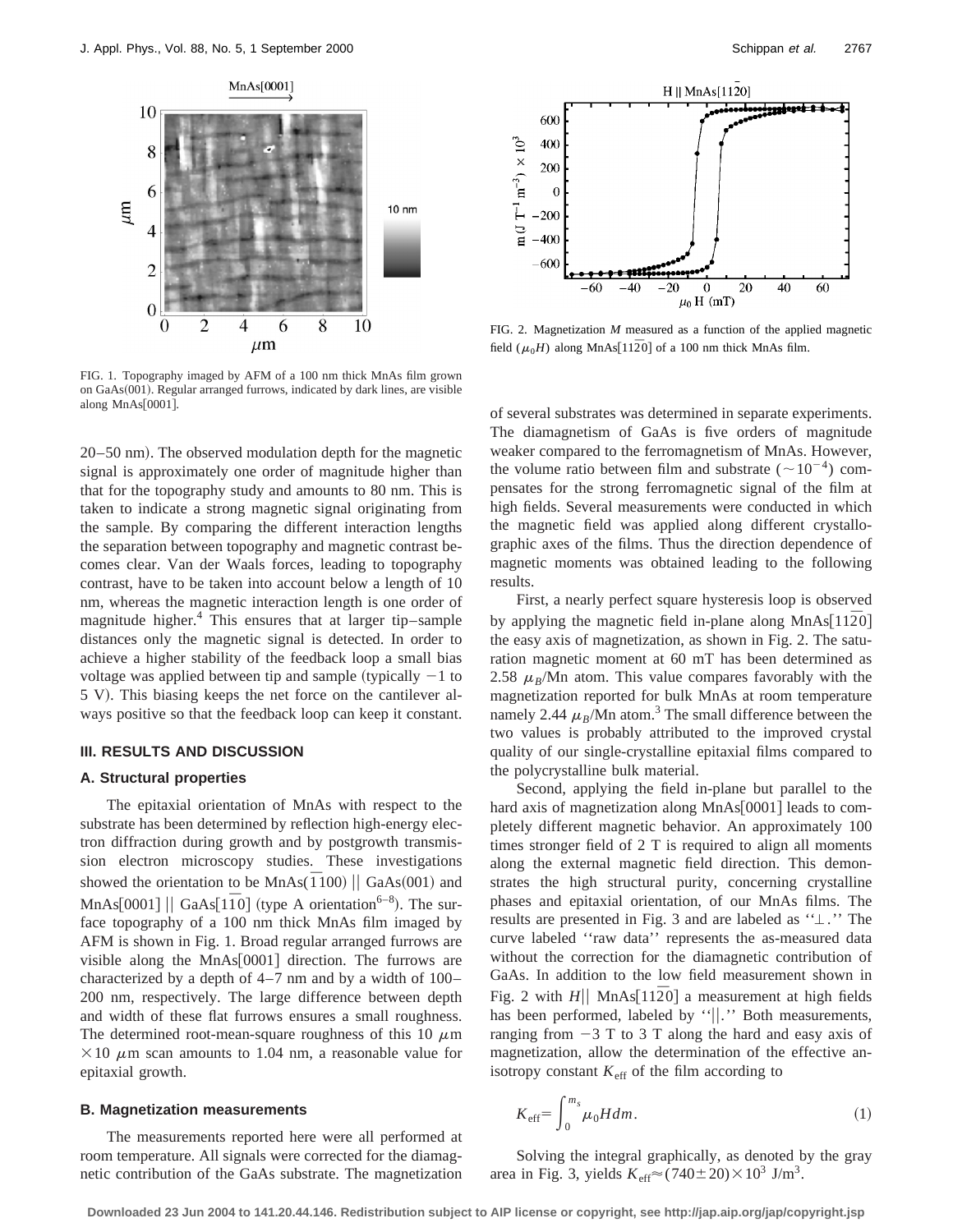

FIG. 3. In-plane magnetization with the magnetic field parallel  $(||)$  and perpendicular  $(\perp)$  to  $[11\overline{2}0]$  at high magnetic fields. The width of the curve around zero field with the magnetic field parallel to the easy axis of magnetization  $(||)$  arises from the large step size used for these measurements  $(compare to Fig. 2).$ 

Third, an out-of-plane measurement with the magnetic field perpendicular to the MnAs( $\overline{1}100$ ) growth plane is shown in Fig. 4. Due to geometric limitations of the magnetometer a much smaller sample volume had to be used. For this setup the demagnetization factor perpendicular to MnAs  $(\overline{1}100)$ ,  $\mathcal{N}_c$ , and the sample stray field has to be taken into account.<sup>9</sup> Due to the ratio between length and thickness  $({\sim}10^4)$  the value for  $\mathcal{N}_c$  amounts to one. At approximately  $H=1.5$  T the diamagnetic contribution of GaAs compensates the ferromagnetic signal of MnAs and the combined measured signal is close to zero. In this field region the tiny magnetic signal causes an increase in the relative error as seen in the raw data set (thin curve) in Fig. 4. However, it can be clearly seen that the film is magnetically saturated at about 1 T.

## **C. MFM investigations**

We have imaged the magnetic structure of MnAs layers in its demagnetized state by using MFM. The demagnetized state has been attained by heating the film to a temperature well above the bulk Curie temperature of  $318$  K.<sup>3</sup> Subse-



FIG. 4. Magnetization measurement of a 100 nm MnAs film with the magnetic field out-of-plane, parallel to MnAs<sup>[</sup>  $\overline{1}$  100]. The curve labeled with ''raw data'' presents the as-measured data. They include the diamagnetic contribution of the GaAs substrate and the demagnetization factor, which has to be taken into account for the out-of-plane setup. The correction with respect to these two contributions leads to the thick curve.



FIG. 5. Magnetic domains in a 100 nm MnAs film grown on  $GaAs(001)$ imaged by MFM at room temperature. Two different scans in  $x$  (a) and  $y$ direction (b) have been performed and the similarity of both scans shows that there is negligible interaction between the hard magnetic tip and the magnetic film. For a convenient comparison two gray circles in *x* and *y* scans surround a characteristic feature.

quently the film was cooled to room temperature in zero field to ensure that on a macroscopic scale no preferred magnetic moment direction existed in the sample. The resulting scans carried out first along the *x* and subsequently along the *y* directions are shown in Figs.  $5(a)$  and  $5(b)$ . Their similarity verifies that there is effectively no influence of the magnetic tip on the film. In its demagnetized state MnAs forms a very complex magnetic structure. Areas with a homogeneous magnetization are imaged gray, whereas bright contrast indicates a change of the magnetic moment orientation.<sup>4</sup> There are two types of contrast features. The first type is characterized by bright contrast along the topographical furrows (Fig. 1). These contrast features are induced by crystallography. Within a furrow the magnetic moments are not parallel to each other, resulting in gradients that are detected by the MFM. The other type of contrast features are along the  $[11\overline{2}0]$  direction. This direction is the easy axis of magneti-

**Downloaded 23 Jun 2004 to 141.20.44.146. Redistribution subject to AIP license or copyright, see http://jap.aip.org/jap/copyright.jsp**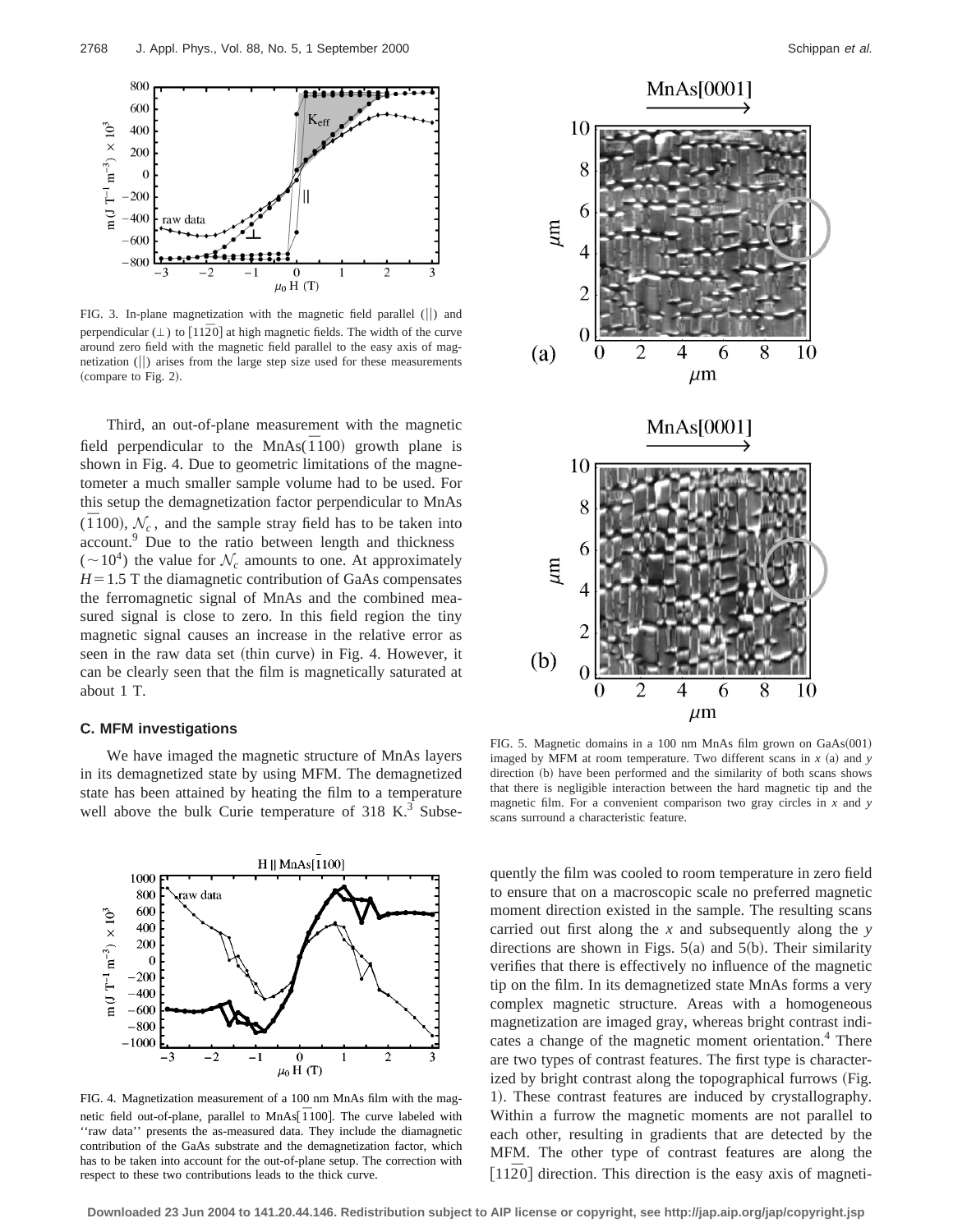1.2

0.8

0.4

 $\overline{0}$ 

 $\mu$ m



magnetic moments across a domain wall along MnAs[0001] (schematic)

Theodor

FIG. 6. MFM measurement of a domain boundary. The orientation of two neighbored domains is indicated by white arrows. The direction of the magnetic moments in the domain wall is shown by in-plane  $(\otimes)$  and out-ofplane  $(\odot)$  pointers, respectively. The pointers are schematically emphasized on the right hand side, representing a cross section of the wall.

zation, in which the moments lie in zero field. In the demagnetized state the average domain size amounts to 0.5  $\mu$ m $\times$ 1.5  $\mu$ m. In order to analyze the contrast more precisely a high resolution MFM image has been taken  $(Fig. 6)$ . In this figure two neighboring domains are indicated by white arrows. The magnetic moments are oriented opposite to each other with a relative direction as indicated in Fig. 6. The magnetic moment in the center of a domain wall is oriented perpendicular to the surface as revealed in the following. Magnetization measurements in Figs. 3 and 4 have shown that the alignment of magnetic moments along  $MnAs[0001]$ is energetically most unfavorable. If the 180° rotation of magnetic moments between two neighboring domains were in-plane, then the moments would be parallel to MnAs [0001]. The other possibility of a  $180^\circ$  rotation can be realized by an out-of-plane rotation, as schematically shown at the right hand side of Fig. 6. This possibility is energetically more favorable as the in-plane rotation of magnetic moments, as already shown by the direction dependence of the magnetization in Figs. 3 and 4. The moment alignment along MnAs $[0001]$  requires a field of 2 T, whereas the align-



FIG. 7. MFM images of the MnAs( $\overline{1}100$ ) surface taken over a scan area of  $10 \mu m \times 10 \mu m$ . The images have been obtained after applying a magnetic field outside of the MFM instrument with different field strengths parallel to  $MnAs[11\overline{2}0]$ . The field strength used to magnetize the sample is indicated in every image.

ment out-of-plane needs only half this value (Figs. 3 and 4). The rotation of magnetic moments out-of-plane results in a significant magnetization contribution perpendicular to the film as detected by the MFM. The corresponding change of direction within the domain wall is schematically shown on the right hand side of Fig. 6 for the out-of-plane component. This high resolution image, which is close to the resolution limit of the instrument, shows further details of the domain wall. The measurements reveal an internal structure within the domain wall. The direction of magnetization changes along MnAs<sup>[112 $\overline{2}0$ ] as indicated by the in ( $\otimes$ ) and out ( $\odot$ )</sup> arrows in Fig. 6. Similar observations of such internal reconstructed domains walls were found for different materials, e.g., permalloy or Fe films.<sup>9</sup> Explanations for internal domain walls structures are based on the maximum stray field reduction within a domain in which the walls are involved.<sup>9</sup>

MFM investigations of a 10  $\mu$ m $\times$ 10  $\mu$ m scan area have been performed in order to image the domain dependence on applied magnetic field at room temperature. In this systematic investigation we measured a 100 nm thick MnAs film by using MFM for different magnetization states. At first, the sample has been measured in its demagnetized state and was taken out of the instrument for magnetization. Placing the sample within a long solenoid having a winding number of  $N=130$  the magnetic field was generated by passing a current *I*, ranging from 0 to 30 A corresponding to 0–30 mT. The orientation of the sample was such that the magnetic

**Downloaded 23 Jun 2004 to 141.20.44.146. Redistribution subject to AIP license or copyright, see http://jap.aip.org/jap/copyright.jsp**